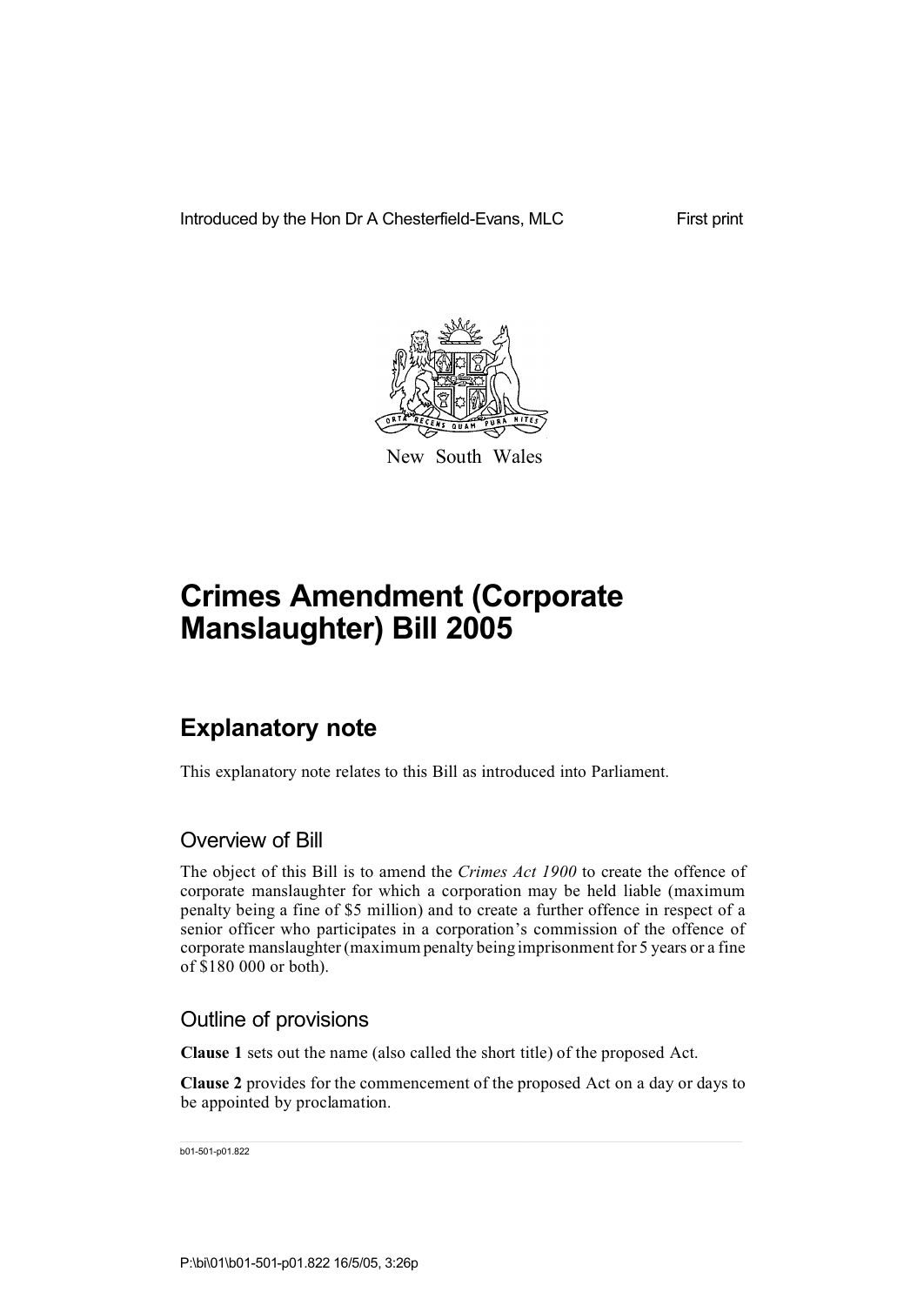Explanatory note

**Clause 3** is a formal provision giving effect to the amendments to the *Crimes Act 1900* set out in Schedule 1.

**Clause 4** is a formal provision giving effect to the amendments to other Acts set out in Schedule 2.

## **Schedule 1 Amendment of Crimes Act 1900**

## **Schedule 2 Amendment of other Acts**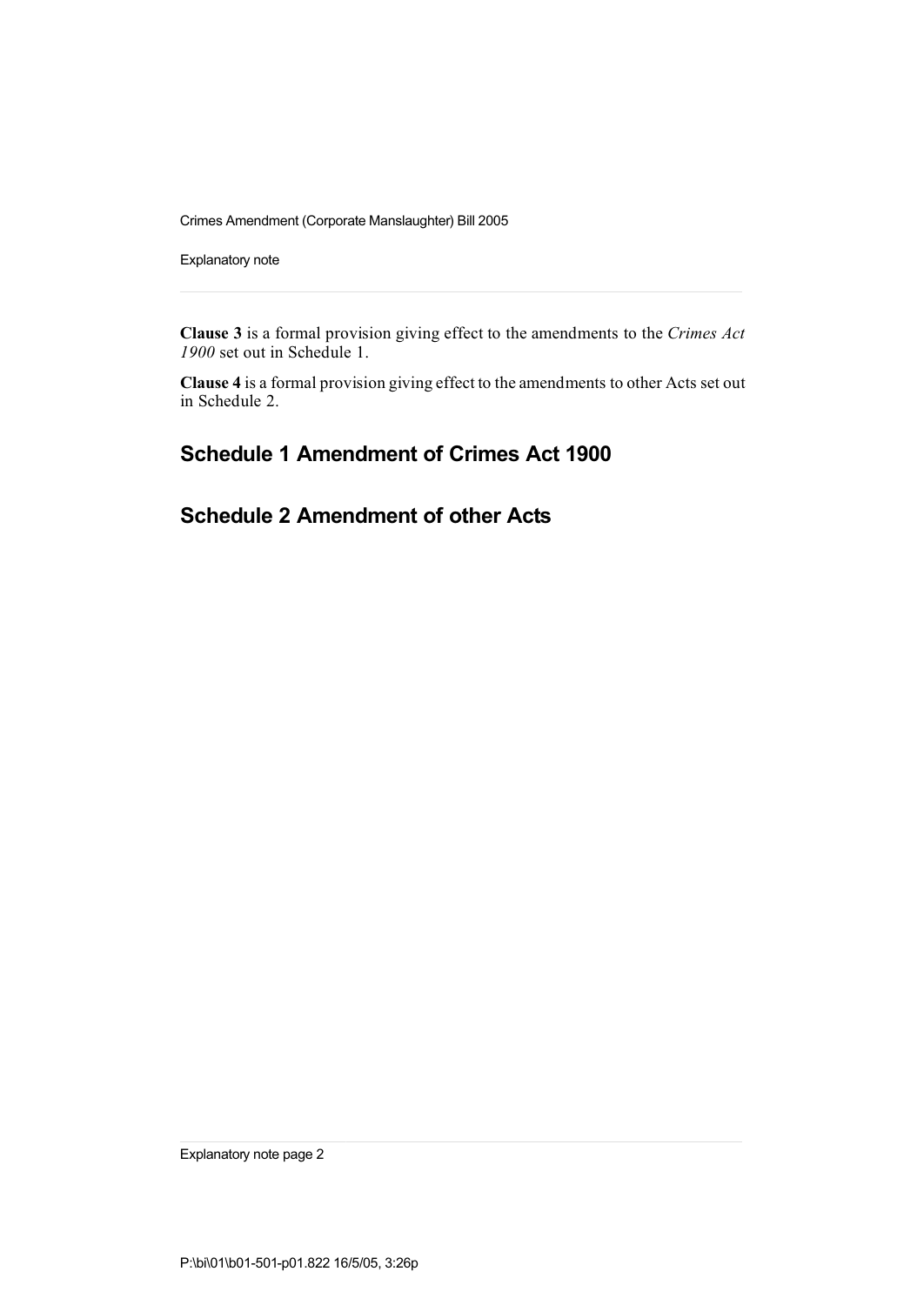Introduced by the Hon Dr A Chesterfield-Evans, MLC

First print



New South Wales

# **Crimes Amendment (Corporate Manslaughter) Bill 2005**

## **Contents**

|                  |        |                                                                                                | Page   |
|------------------|--------|------------------------------------------------------------------------------------------------|--------|
|                  | 3<br>4 | Name of Act<br>2 Commencement<br>Amendment of Crimes Act 1900 No 40<br>Amendment of other Acts | 2<br>2 |
| <b>Schedules</b> |        |                                                                                                |        |
|                  | 2      | Amendment of Crimes Act 1900<br>Amendment of other Acts                                        | 3<br>9 |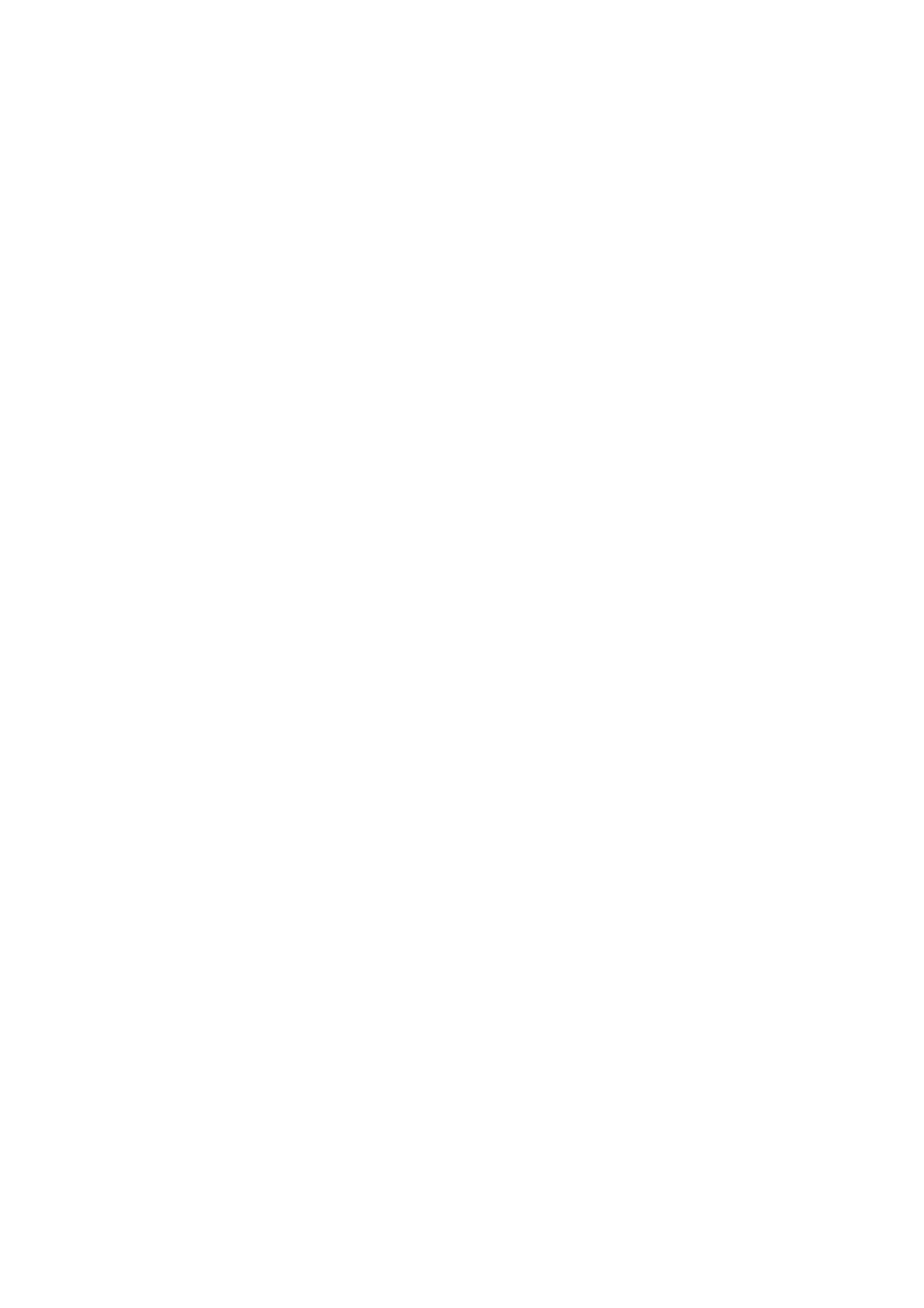

New South Wales

No , 2005

### **A Bill for**

An Act to amend the *Crimes Act 1900* with respect to corporate manslaughter; and for other purposes.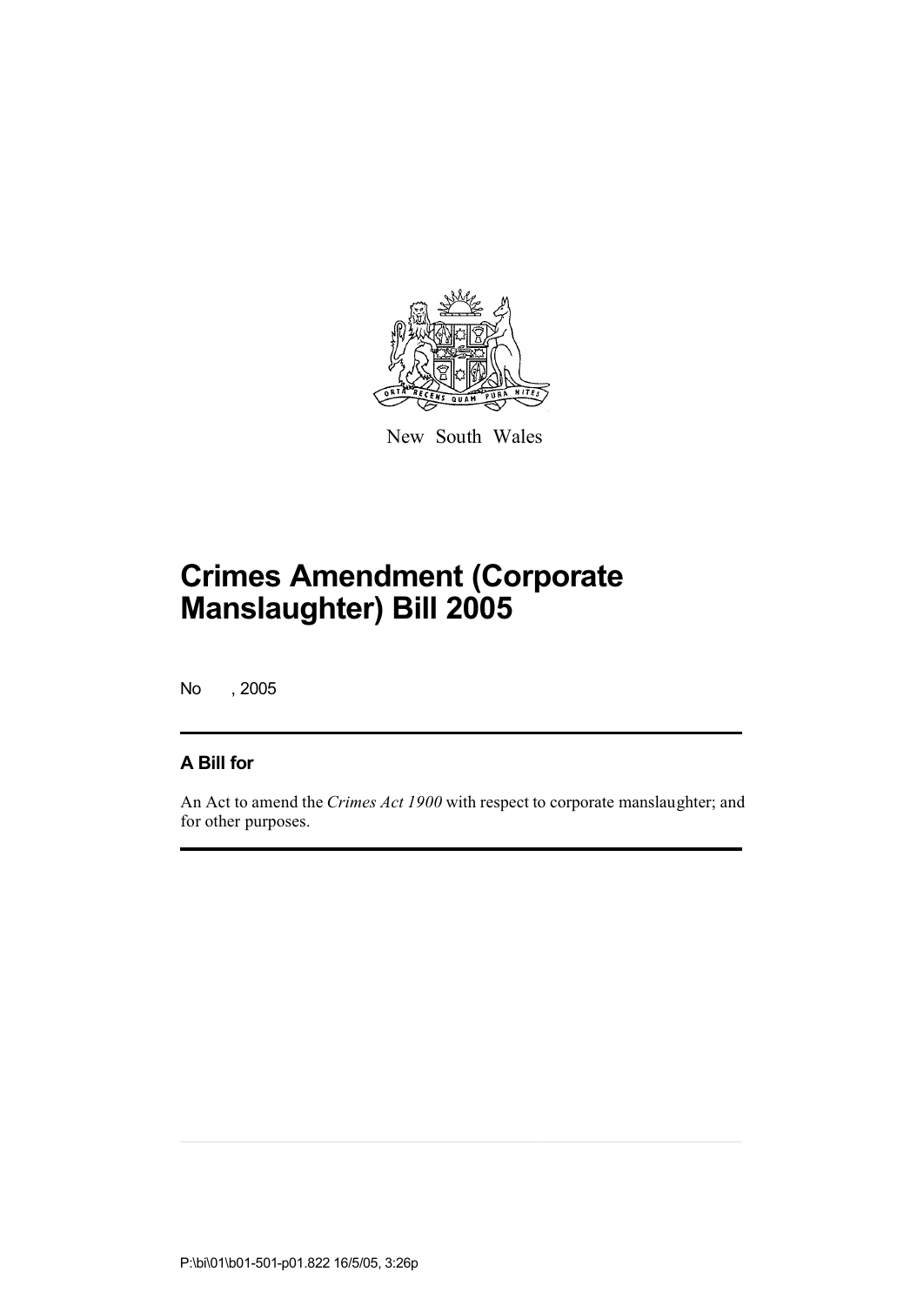|              | The Legislature of New South Wales enacts:                                  |                     |  |
|--------------|-----------------------------------------------------------------------------|---------------------|--|
| 1            | Name of Act                                                                 | $\overline{2}$      |  |
|              | This Act is the Crimes Amendment (Corporate Manslaughter) Act<br>2005.      | 3<br>$\overline{4}$ |  |
| $\mathbf{2}$ | <b>Commencement</b>                                                         | 5                   |  |
|              | This Act commences on a day or days to be appointed by<br>proclamation.     | 6<br>7              |  |
| 3            | Amendment of Crimes Act 1900 No 40                                          | 8                   |  |
|              | The Crimes Act 1900 is amended as set out in Schedule 1.                    | 9                   |  |
| 4            | <b>Amendment of other Acts</b>                                              | 10                  |  |
|              | Each Act specified in Schedule 2 is amended as set out in that<br>Schedule. | 11<br>12            |  |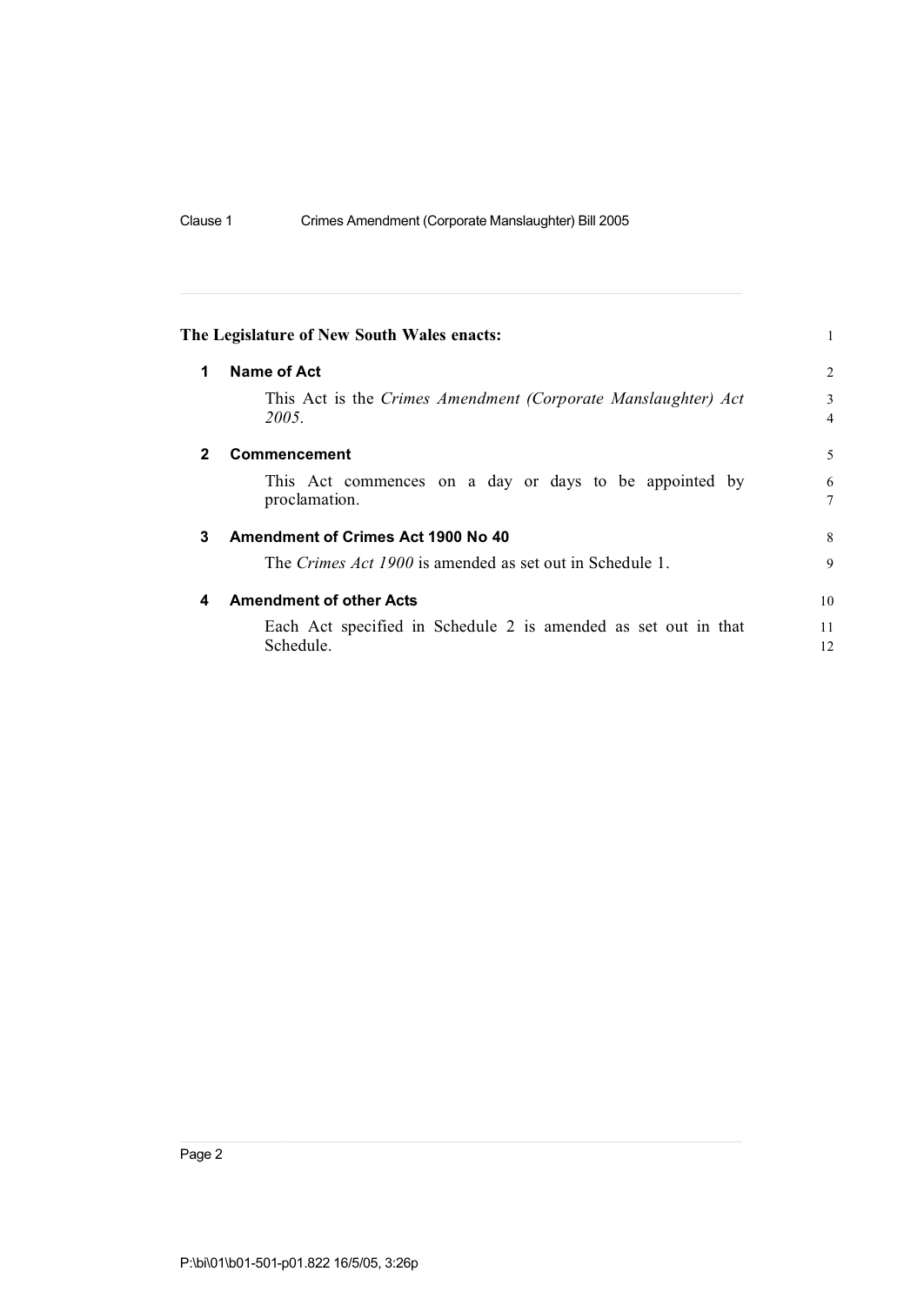Amendment of Crimes Act 1900 Schedule 1

|       | Schedule 1 Amendment of Crimes Act 1900                                                                                                                                                                                    | $\mathbf{1}$         |
|-------|----------------------------------------------------------------------------------------------------------------------------------------------------------------------------------------------------------------------------|----------------------|
|       | (Section 3)                                                                                                                                                                                                                | $\overline{2}$       |
| $[1]$ | <b>Section 4</b>                                                                                                                                                                                                           | 3                    |
|       | Insert ", $25A$ , $25B$ " after "24" in paragraph (a) of the definition of <i>personal</i><br><i>violence offence</i> in section $4(1)$ .                                                                                  | 4<br>5               |
| $[2]$ | <b>Section 18</b>                                                                                                                                                                                                          | 6                    |
|       | Insert ", other than homicides punishable under Division 1A," after<br>"homicide" in section $18(1)(b)$ .                                                                                                                  | 7<br>8               |
| $[3]$ | <b>Division 1A</b>                                                                                                                                                                                                         | 9                    |
|       | Insert after section 24:                                                                                                                                                                                                   | 10                   |
|       | Division 1A Corporate manslaughter                                                                                                                                                                                         | 11                   |
|       | 25<br><b>Definition</b>                                                                                                                                                                                                    | 12                   |
|       | In this Division:                                                                                                                                                                                                          | 13                   |
|       | <i>agent</i> includes an independent contractor engaged by a<br>corporation or by another independent contractor and any<br>employees of the independent contractor, in relation to matters<br>over which the corporation: | 14<br>15<br>16<br>17 |
|       | has control, whether direct or indirect, or<br>(a)                                                                                                                                                                         | 18                   |
|       | (b)<br>would have had control but for any agreement between<br>the corporation and the independent contractor to the<br>contrary,                                                                                          | 19<br>20<br>21       |
|       | and also includes a person who later ceases to be such an agent.                                                                                                                                                           | 22                   |
|       | <i>conduct</i> includes any act or omission.                                                                                                                                                                               | 23                   |
|       | <i>director</i> has the same meaning it has in section 9 of the<br>Corporations Act 2001 of the Commonwealth.                                                                                                              | 24<br>25             |
|       | employee includes a person who later ceases to be an<br>employee, but does not include an independent contractor.                                                                                                          | 26<br>27             |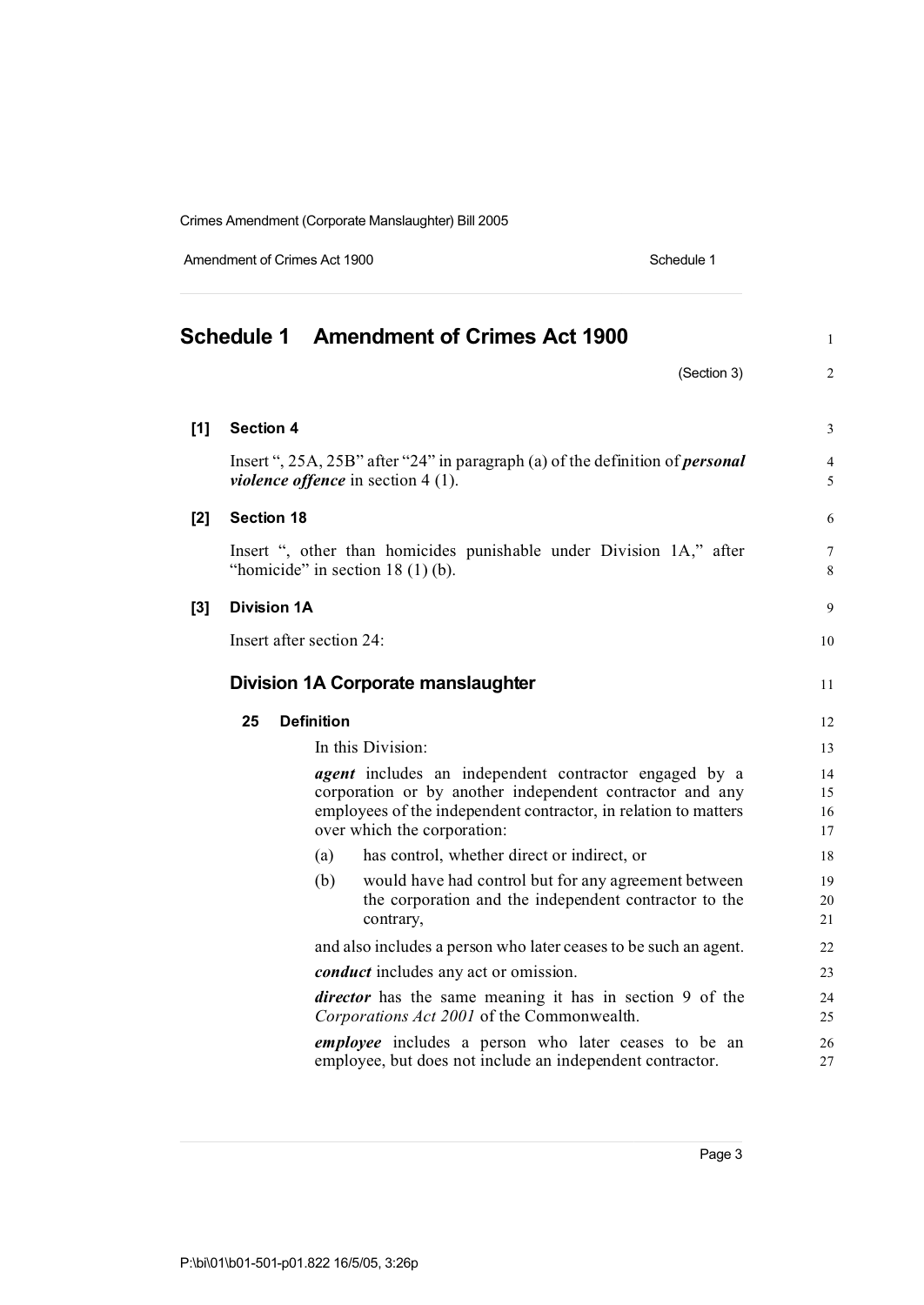Schedule 1 Amendment of Crimes Act 1900

*officer* means, in respect of a corporation: 1

|     |     | (a)          | a director, secretary or executive officer (within the<br>meaning of the Corporations Act 2001 of the<br>Commonwealth) of the corporation, or                                                | $\overline{2}$<br>$\overline{\mathbf{3}}$<br>$\overline{4}$ |
|-----|-----|--------------|----------------------------------------------------------------------------------------------------------------------------------------------------------------------------------------------|-------------------------------------------------------------|
|     |     | (b)          | a person in accordance with whose directions or<br>instructions the directors of the corporation are<br>accustomed to act, or                                                                | 5<br>$\sqrt{6}$<br>$\overline{7}$                           |
|     |     | (c)          | a person concerned in the management of the<br>corporation or the relevant activity of the corporation,                                                                                      | $\,8\,$<br>9                                                |
|     |     |              | and includes a person who later ceases to be such an officer.                                                                                                                                | 10                                                          |
|     |     |              | senior officer has the same meaning officer has in section 9 of<br>the Corporations Act 2001 of the Commonwealth.                                                                            | 11<br>12                                                    |
|     |     | 1998.        | <b>WorkCover</b> means the WorkCover Authority constituted by the<br>Workplace Injury Management and Workers Compensation Act                                                                | 13<br>14<br>15                                              |
| 25A |     | causes death | Corporate manslaughter where corporation's negligent conduct                                                                                                                                 | 16<br>17                                                    |
|     |     |              | (1) A corporation whose negligent conduct causes a person's death<br>is guilty of an offence and liable to the maximum penalty of a<br>fine of \$5 million.                                  | 18<br>19<br>20                                              |
|     |     |              | (2) For the purposes of subsection $(1)$ , a corporation's conduct is<br>negligent only if it involves:                                                                                      | 21<br>22                                                    |
|     |     | (a)          | such a great falling short of the standard of care that a<br>reasonable person would exercise in the circumstances,<br>and                                                                   | 23<br>24<br>25                                              |
|     |     | (b)          | such a high risk of death or serious injury,                                                                                                                                                 | 26                                                          |
|     |     |              | that, were it the conduct of an individual and were it to result<br>in a person's death, the conduct would be sufficient to support<br>a conviction for manslaughter against the individual. | 27<br>28<br>29                                              |
|     | (3) |              | In determining whether a corporation's conduct is negligent,<br>the following matters are to be considered:                                                                                  | 30<br>31                                                    |
|     |     | (a)          | the conduct of any individual officer, employee or agent<br>of the corporation, and                                                                                                          | 32<br>33                                                    |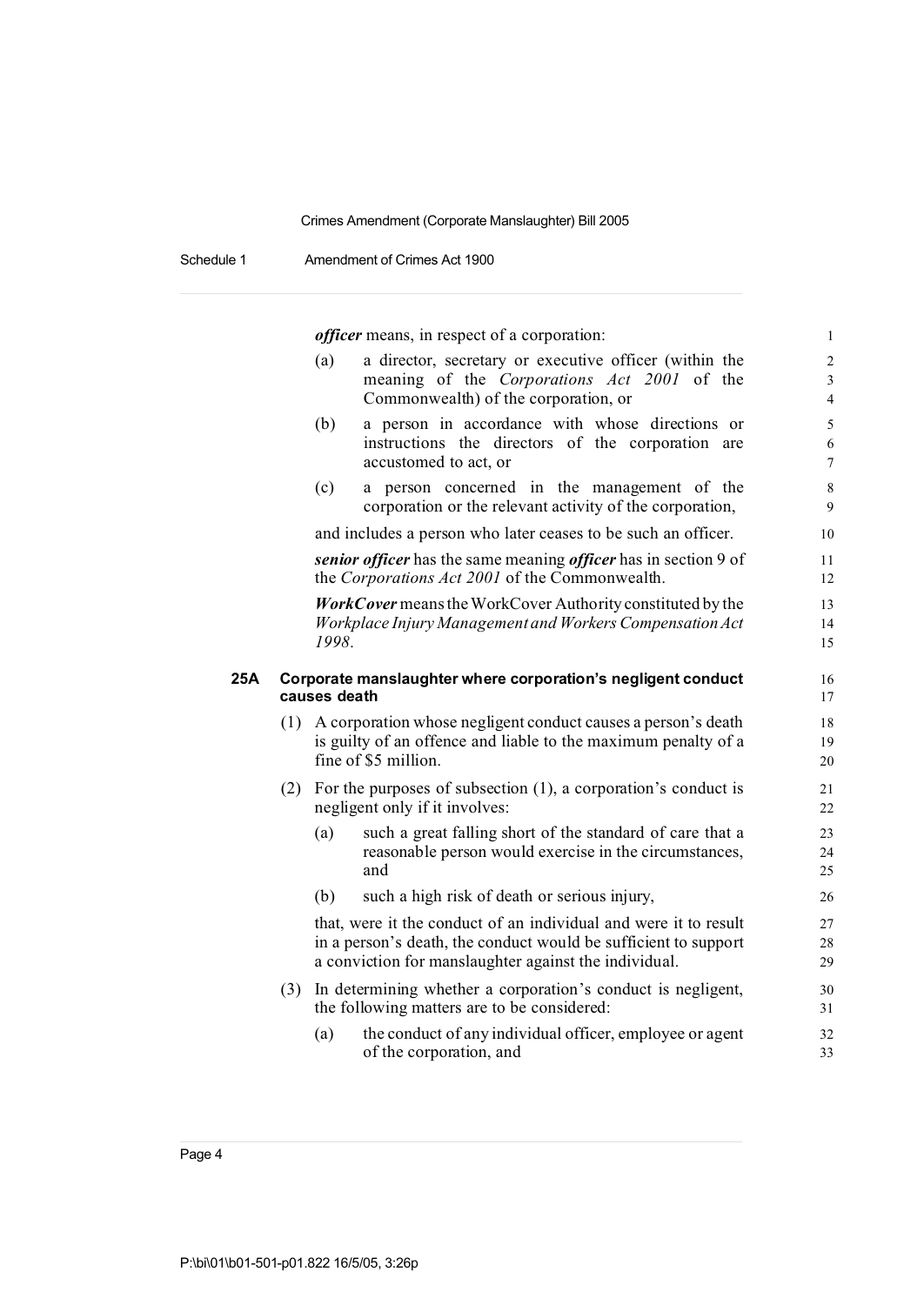Amendment of Crimes Act 1900 Schedule 1

|     |     | (b)     | the corporation's conduct when viewed as a whole (that<br>is, by aggregating the conduct of its officers, employees<br>or agents).                                                                                                                                              | $\mathbf 1$<br>$\overline{\mathbf{c}}$<br>3 |
|-----|-----|---------|---------------------------------------------------------------------------------------------------------------------------------------------------------------------------------------------------------------------------------------------------------------------------------|---------------------------------------------|
|     | (4) | failed: | Without limiting this section, evidence that the corporation has                                                                                                                                                                                                                | $\overline{4}$<br>5                         |
|     |     | (a)     | to adequately manage, adequately control or adequately<br>supervise the conduct of one or more of its officers,<br>employees or agents, or                                                                                                                                      | 6<br>$\overline{7}$<br>8                    |
|     |     | (b)     | to provide adequate systems for conveying relevant<br>information to relevant persons in the corporation, or                                                                                                                                                                    | 9<br>10                                     |
|     |     | (c)     | to take reasonable action to remedy a dangerous<br>situation of which an officer, employee or agent has<br>actual knowledge, or                                                                                                                                                 | 11<br>12<br>13                              |
|     |     | (d)     | to take reasonable action to remedy a dangerous<br>situation identified in a written notice served on the<br>corporation by or under an Act,                                                                                                                                    | 14<br>15<br>16                              |
|     |     |         | is evidence that the corporation's conduct has been negligent.                                                                                                                                                                                                                  | 17                                          |
|     |     |         | (5) For the purposes of subsection (1), the conduct of an officer,<br>employee or agent of a corporation acting within the actual or<br>apparent scope of his or her employment, or within his or her<br>actual or apparent authority, may be attributed to the<br>corporation. | 18<br>19<br>20<br>21<br>22                  |
|     | (6) |         | For the purposes of this section, the actual or apparent scope of<br>employment of an employee includes acts or omissions to act<br>within the scope of the area of work assigned to the employee.                                                                              | 23<br>24<br>25                              |
| 25B |     |         | <b>Participating senior officers liable</b>                                                                                                                                                                                                                                     | 26                                          |
|     | (1) |         | If a corporation's negligent conduct (within the meaning of<br>section 25A) has caused a person's death, each senior officer<br>of the corporation:                                                                                                                             | 27<br>28<br>29                              |
|     |     | (a)     | who, during his or her term of office or his or her<br>employment as a senior officer and in the exercise of his<br>or her functions as a senior officer or as an employee,<br>has participated in the negligent conduct, and                                                   | 30<br>31<br>32<br>33                        |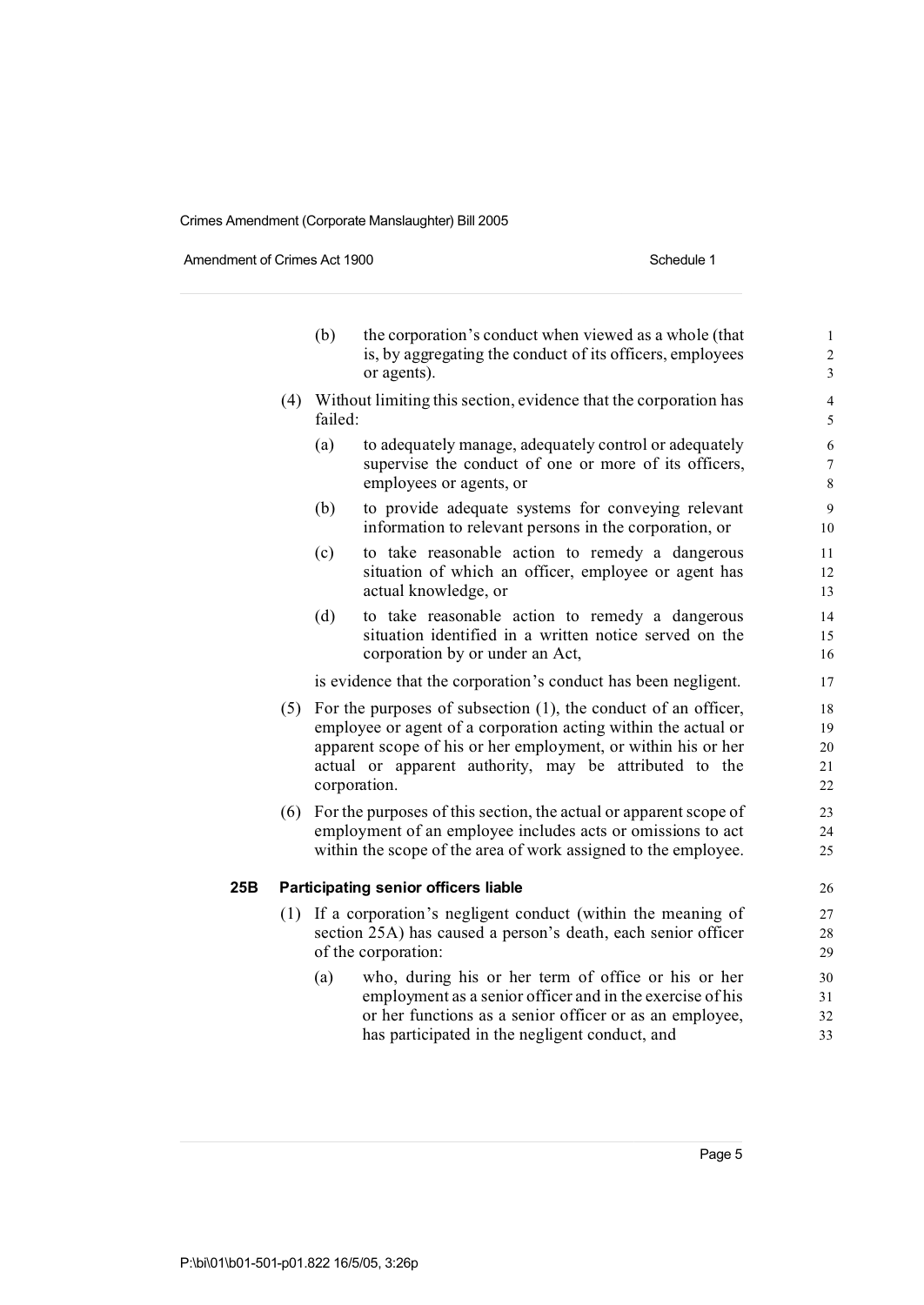Schedule 1 Amendment of Crimes Act 1900

|     |     | (b)      | who at all relevant times knew, or ought reasonably to<br>have known, that the negligent conduct involved a high<br>risk of death or serious injury,                                                                                                                                                        | $\mathbf{1}$<br>$\overline{2}$<br>$\mathfrak{Z}$ |
|-----|-----|----------|-------------------------------------------------------------------------------------------------------------------------------------------------------------------------------------------------------------------------------------------------------------------------------------------------------------|--------------------------------------------------|
|     |     |          | is guilty of an offence and liable to imprisonment for 5 years,<br>or a penalty of \$180 000, or both.                                                                                                                                                                                                      | $\overline{4}$<br>5                              |
|     | (2) |          | Without limiting this section, evidence that a senior officer:                                                                                                                                                                                                                                              | 6                                                |
|     |     | (a)      | voted in favour of a decision of the board of the<br>directors of the corporation that required, permitted,<br>encouraged or condoned the negligent conduct,                                                                                                                                                | $\overline{7}$<br>$\,8\,$<br>9                   |
|     |     | (b)      | had knowledge that a decision of the board of directors<br>of the corporation would require, permit, encourage or<br>condone conduct of the nature of the negligent conduct<br>that subsequently occurred and, being in a position to<br>vote against the decision, failed to vote against the<br>decision, | 10<br>11<br>12<br>13<br>14<br>15                 |
|     |     | (c)      | required, permitted, encouraged or condoned the<br>negligent conduct in the course of involvement in the<br>management of the corporation,                                                                                                                                                                  | 16<br>17<br>18                                   |
|     |     | (d)      | had knowledge that conduct of the nature of the<br>negligent conduct that subsequently occurred would<br>occur and, being in a position to prevent the conduct,<br>failed to prevent the conduct,                                                                                                           | 19<br>20<br>21<br>22                             |
|     |     | conduct. | is evidence that the director participated in the negligent                                                                                                                                                                                                                                                 | 23<br>24                                         |
|     | (3) |          | A senior officer may be proceeded against and convicted under<br>this section whether or not the corporation has been proceeded<br>against or convicted under section 25A.                                                                                                                                  | 25<br>26<br>27                                   |
|     | (4) |          | Nothing in this section prejudices or affects any liability<br>imposed by section 25A on any corporation by which an<br>offence against section 25A is actually committed.                                                                                                                                  | 28<br>29<br>30                                   |
| 25C |     |          | Court may order offenders to take specified actions                                                                                                                                                                                                                                                         | 31                                               |
|     |     |          | (1) This section applies if a Court finds a corporation guilty of an<br>offence against a provision of this Division.                                                                                                                                                                                       | 32<br>33                                         |
|     | (2) |          | In addition to or instead of any other penalty the Court may<br>impose on the corporation, the Court may order the corporation<br>to do one or more of the following:                                                                                                                                       | 34<br>35<br>36                                   |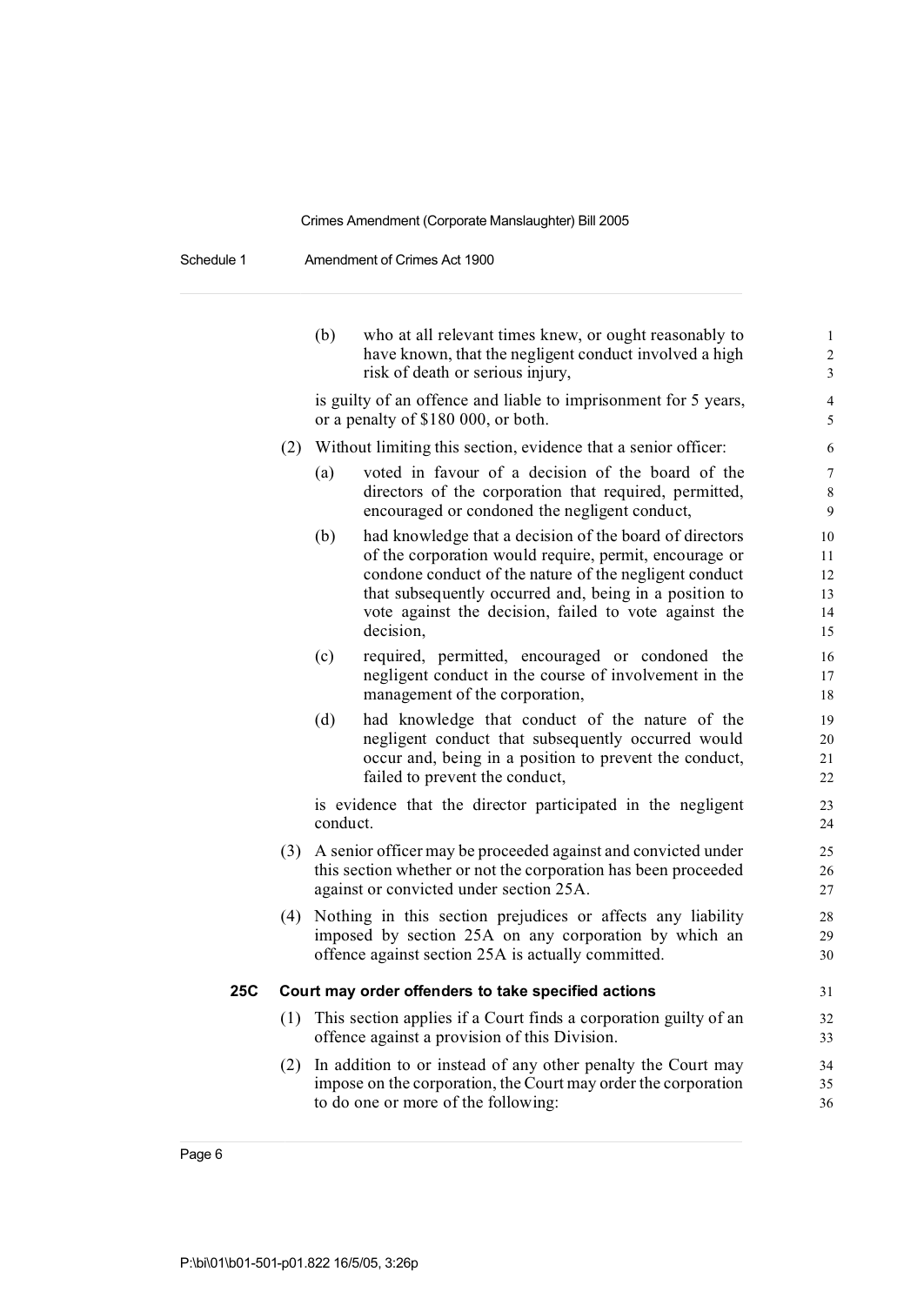Amendment of Crimes Act 1900 Schedule 1

|     | (a)        | to take any action specified by the Court to publicise<br>(for example, to advertise, on television or in daily<br>newspapers),<br>the offence, and<br>(i)<br>(ii)<br>any deaths<br>serious<br>injuries<br>other<br>or<br>or<br>consequences arising or resulting from the                                              | $\mathbf{1}$<br>$\overline{c}$<br>3<br>$\overline{4}$<br>5<br>6 |
|-----|------------|-------------------------------------------------------------------------------------------------------------------------------------------------------------------------------------------------------------------------------------------------------------------------------------------------------------------------|-----------------------------------------------------------------|
|     |            | offence,<br>any penalties imposed, or other orders made, as<br>(iii)<br>a result of the commission of the offence,                                                                                                                                                                                                      | $\overline{7}$<br>8<br>9                                        |
|     | (b)        | to take any action specified by the Court to notify one or<br>more specified persons or classes of persons of the<br>matters referred to in paragraph (a) (for example, to<br>publish a notice in an annual report or to distribute a<br>notice to shareholders of the corporation),                                    | 10<br>11<br>12<br>13<br>14                                      |
|     | (c)        | to perform specified acts or establish or carry out a<br>specified project for the public benefit (for example, to<br>develop and operate a community service) even if the<br>project is unrelated to the offence.                                                                                                      | 15<br>16<br>17<br>18                                            |
| (3) | effective. | In making the order, the Court may specify a period within<br>which the action must be taken, the act must be performed or<br>the project must be established or carried out and may also<br>impose any other requirement that it considers necessary or<br>expedient for enforcement of the order or to make the order | 19<br>20<br>21<br>22<br>23<br>24                                |
| (4) |            | The total cost to the corporation of compliance with an order or<br>orders under subsection (2) must not exceed \$5 million.                                                                                                                                                                                            | 25<br>26                                                        |
| (5) | impose.    | If the Court decides to make an order under subsection (2), it<br>must, in determining the type of order, take into account, as far<br>as practicable, the financial circumstances of the corporation<br>and the nature of the burden that compliance with the order will                                               | 27<br>28<br>29<br>30<br>31                                      |
| (6) |            | The Court is not prevented from making an order under<br>subsection (2) only because it has been unable to find out the<br>financial circumstances of the corporation.                                                                                                                                                  | 32<br>33<br>34                                                  |
| (7) |            | If a corporation fails, without reasonable excuse, to comply<br>with an order under subsection $(2)$ $(a)$ or $(b)$ within the<br>specified period, if any, the Court may, on application by<br>WorkCover, by order, authorise Workcover:                                                                               | 35<br>36<br>37<br>38                                            |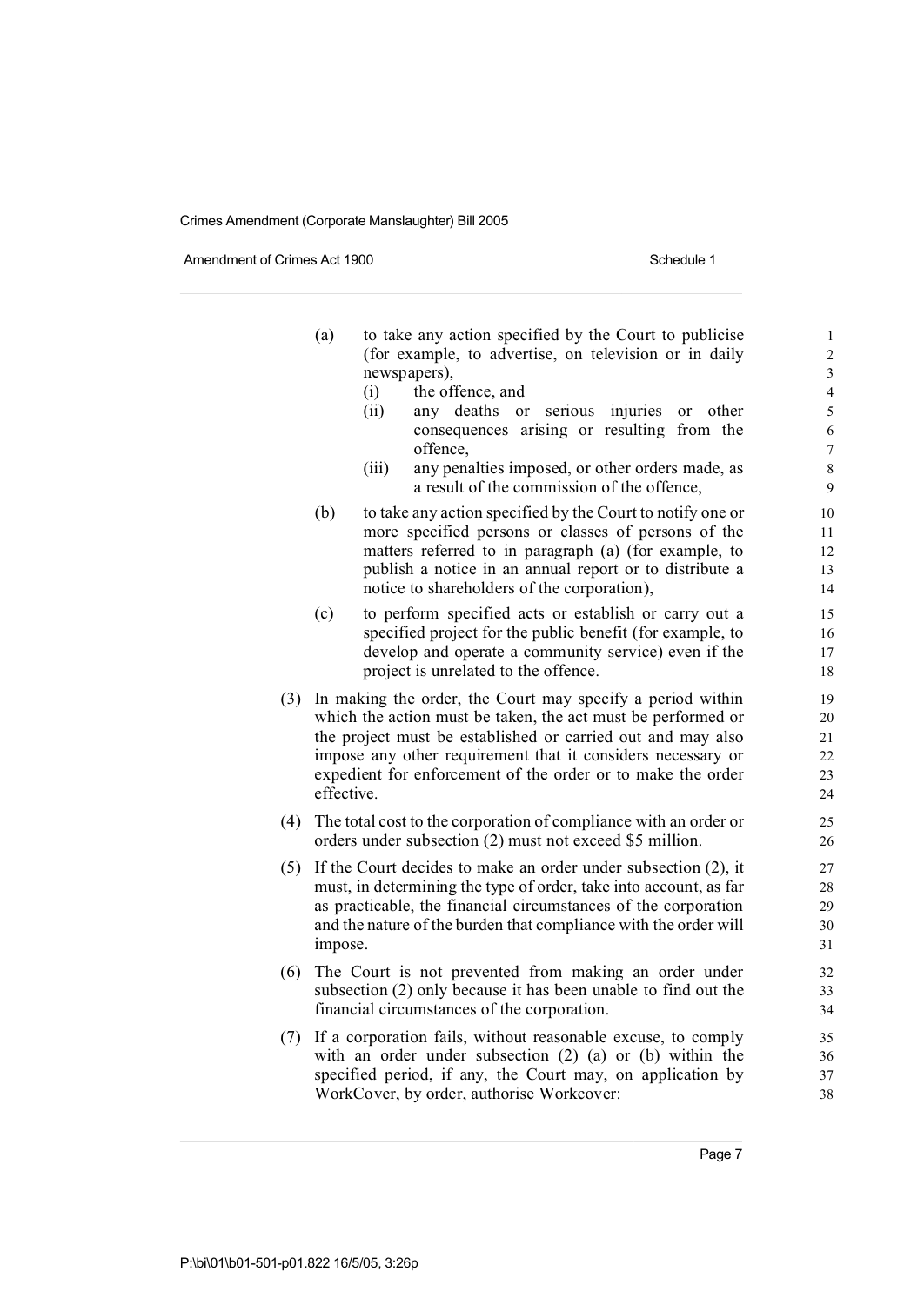Schedule 1 Amendment of Crimes Act 1900

|     | (a)      | to do anything that is necessary or expedient to carry out<br>any action that remains to be done under the order and | $\mathbf{1}$<br>$\overline{2}$ |
|-----|----------|----------------------------------------------------------------------------------------------------------------------|--------------------------------|
|     |          | that it is still practicable to do, and                                                                              | 3                              |
|     | (b)      | to publicise the failure of the corporation to comply with<br>the order.                                             | $\overline{4}$<br>5            |
|     |          |                                                                                                                      |                                |
|     |          | (8) If the Court makes an order under subsection (7), Workcover                                                      | 6                              |
|     |          | must comply with the order.                                                                                          | $\overline{7}$                 |
|     |          | (9) Nothing in subsection (7) prevents contempt of court                                                             | 8                              |
|     |          | proceedings from being started or continued against a                                                                | $\mathbf Q$                    |
|     |          | corporation which has failed to comply with an order under this                                                      | 10                             |
|     | section. |                                                                                                                      | 11                             |
|     |          | (10) Workcover may recover any costs it incurs in complying with                                                     | 12                             |
|     |          | an order under subsection $(7)$ as a debt due and payable by the                                                     | 13                             |
|     |          | corporation against which the order was made.                                                                        | 14                             |
| 25D |          | <b>Liability for other offences</b>                                                                                  | 15                             |
|     |          | Nothing in this Division prevents a person being prosecuted for<br>manslaughter or any other offence.                | 16<br>17                       |
|     |          |                                                                                                                      |                                |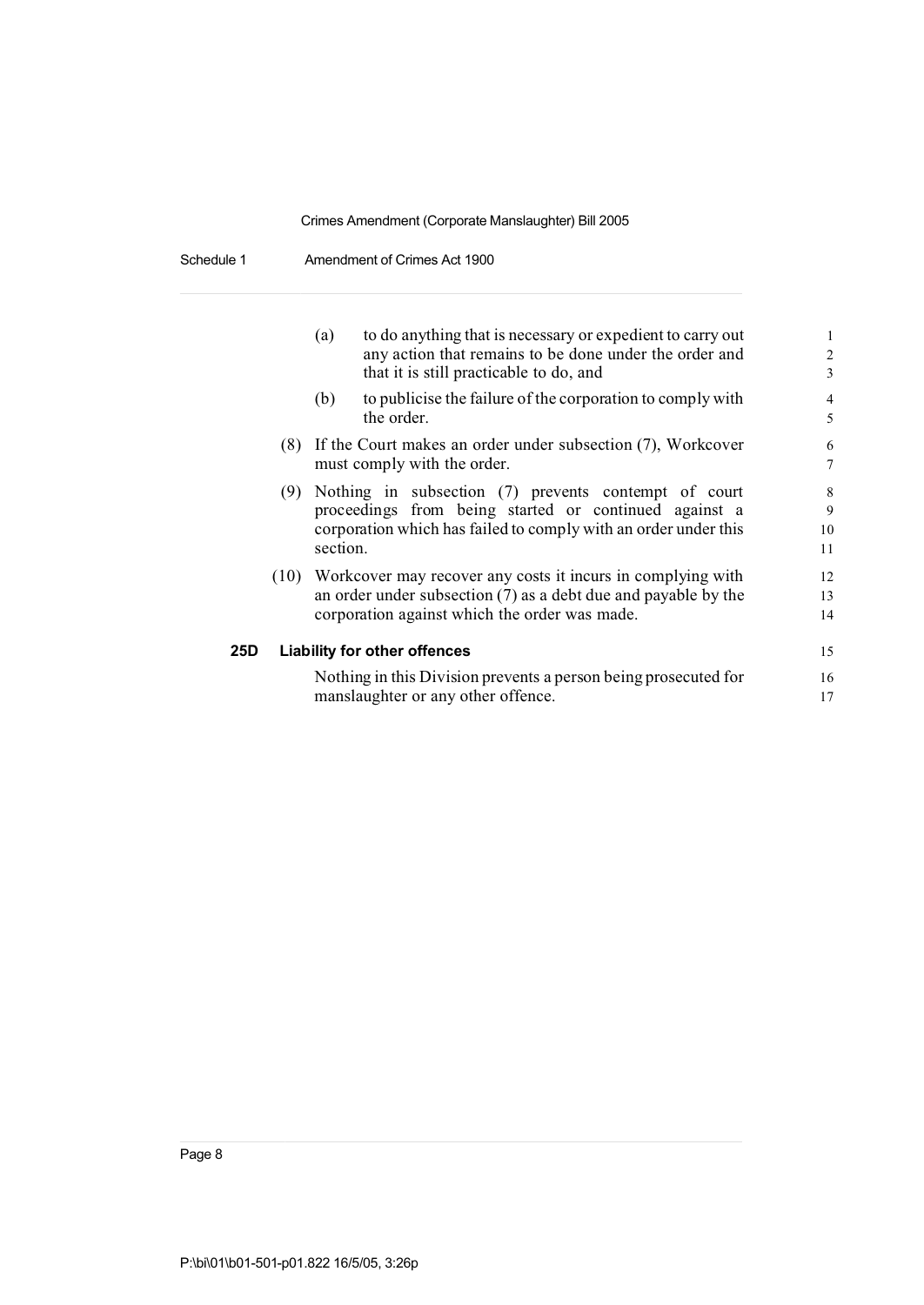Amendment of other Acts Schedule 2

|       | <b>Schedule 2 Amendment of other Acts</b><br>(Section 4)                                                                          | $\mathbf{1}$<br>$\overline{2}$ |
|-------|-----------------------------------------------------------------------------------------------------------------------------------|--------------------------------|
| 2.1   | <b>Bail Act 1978 No 161</b>                                                                                                       | 3                              |
|       | <b>Section</b><br><b>Presumption</b><br>in favour<br>of bail<br>for certain<br>9<br>offences-exceptions                           | 4<br>5                         |
|       | Omit section $9(1)$ (f). Insert instead:                                                                                          | 6                              |
|       | (f)<br>murder, manslaughter or an offence under section 25B<br>of the Crimes Act 1900.                                            | 7<br>8                         |
| 2.2   | <b>Bail Regulation 1999</b>                                                                                                       | 9                              |
| $[1]$ | Clause 11 Notice of bail decisions in cases of alleged sexual assault and<br>personal violence offences                           | 10<br>11                       |
|       | Insert "25A, 25B," after "24," in paragraph (a) of the definition of <i>personal</i><br><i>violence offence</i> in clause 11 (4). | 12<br>13                       |
| $[2]$ | <b>Schedule 1</b>                                                                                                                 | 14                             |
|       | Omit "or manslaughter" from clause 1 (b) (iii) of Form 2 in Schedule 1.                                                           | 15                             |
|       | Insert instead ", manslaughter or an offence under section 25A or 25B of the<br>Crimes Act 1900".                                 | 16<br>17                       |
| 2.3   | <b>Crimes (Sentencing Procedure) Act 1999 No 92</b>                                                                               | 18                             |
| $[1]$ | Section 76 Home detention not available for certain offences                                                                      | 19                             |
|       | Omit section 76 (a). Insert instead:                                                                                              | 20                             |
|       | murder, attempted murder, manslaughter or an offence<br>(a)<br>under section 25B of the Crimes Act 1900,                          | 21<br>22                       |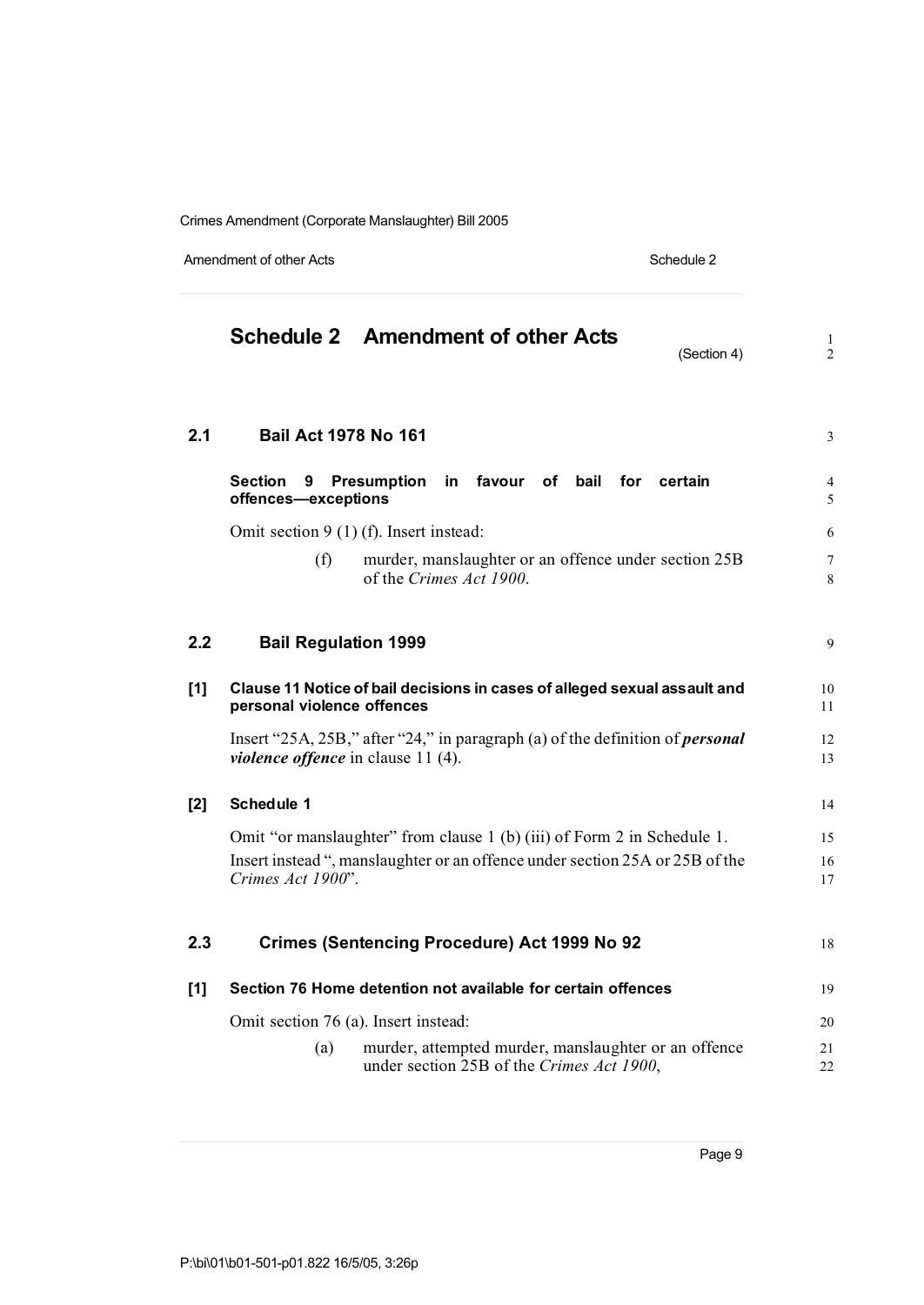Schedule 2 Amendment of other Acts

| $[2]$ | Section 77 Home detention not available for offenders with certain<br>history                                    | $\mathbf{1}$<br>2 |
|-------|------------------------------------------------------------------------------------------------------------------|-------------------|
|       | Omit section $77(1)(a)(i)$ . Insert instead:                                                                     | $\mathfrak{Z}$    |
|       | murder, attempted murder, manslaughter or an<br>(i)                                                              | $\overline{4}$    |
|       | offence under section 25B of the Crimes Act                                                                      | 5                 |
|       | 1900.                                                                                                            | 6                 |
| 2.4   | <b>Criminal Procedure Act 1986 No 209</b>                                                                        | $\tau$            |
|       | Section 111 Depositions by persons dangerously ill                                                               | 8                 |
|       | Insert "or an offence under section 25A or 25B of the Crimes Act 1900"                                           | 9                 |
|       | after "manslaughter" in section 111 (5) (a).                                                                     | 10                |
| 2.5   | <b>Criminal Procedure Regulation 2000</b>                                                                        | 11                |
|       | Section 4 Offences not within jurisdiction of District Court                                                     | 12                |
|       | Omit "and 19A" from section 4.                                                                                   | 13                |
|       | Insert instead ", 19A, 25A and 25B".                                                                             | 14                |
| 2.6   | <b>Criminal Records Act 1991 No 8</b>                                                                            | 15                |
|       | Section 11 How are traffic offences to be dealt with?                                                            | 16                |
|       | Omit section 11 (4) (c). Insert instead:                                                                         | 17                |
|       | manslaughter, corporate manslaughter or participation as<br>(c)                                                  | 18                |
|       | a senior officer in corporate manslaughter (sections 24,                                                         | 19                |
|       | 25A or 25B of the Crimes Act 1900), or causing                                                                   | 20                |
|       | grievous bodily harm (section 54 of the Crimes Act                                                               | 21                |
|       | 1900) where the offence arises out of the use of a motor                                                         | 22                |
|       | vehicle or trailer (within the meaning of the road<br>transport legislation referred to in section 5 of the Road | 23<br>24          |
|       | Transport (General) Act 1999).                                                                                   | 25                |
|       |                                                                                                                  |                   |